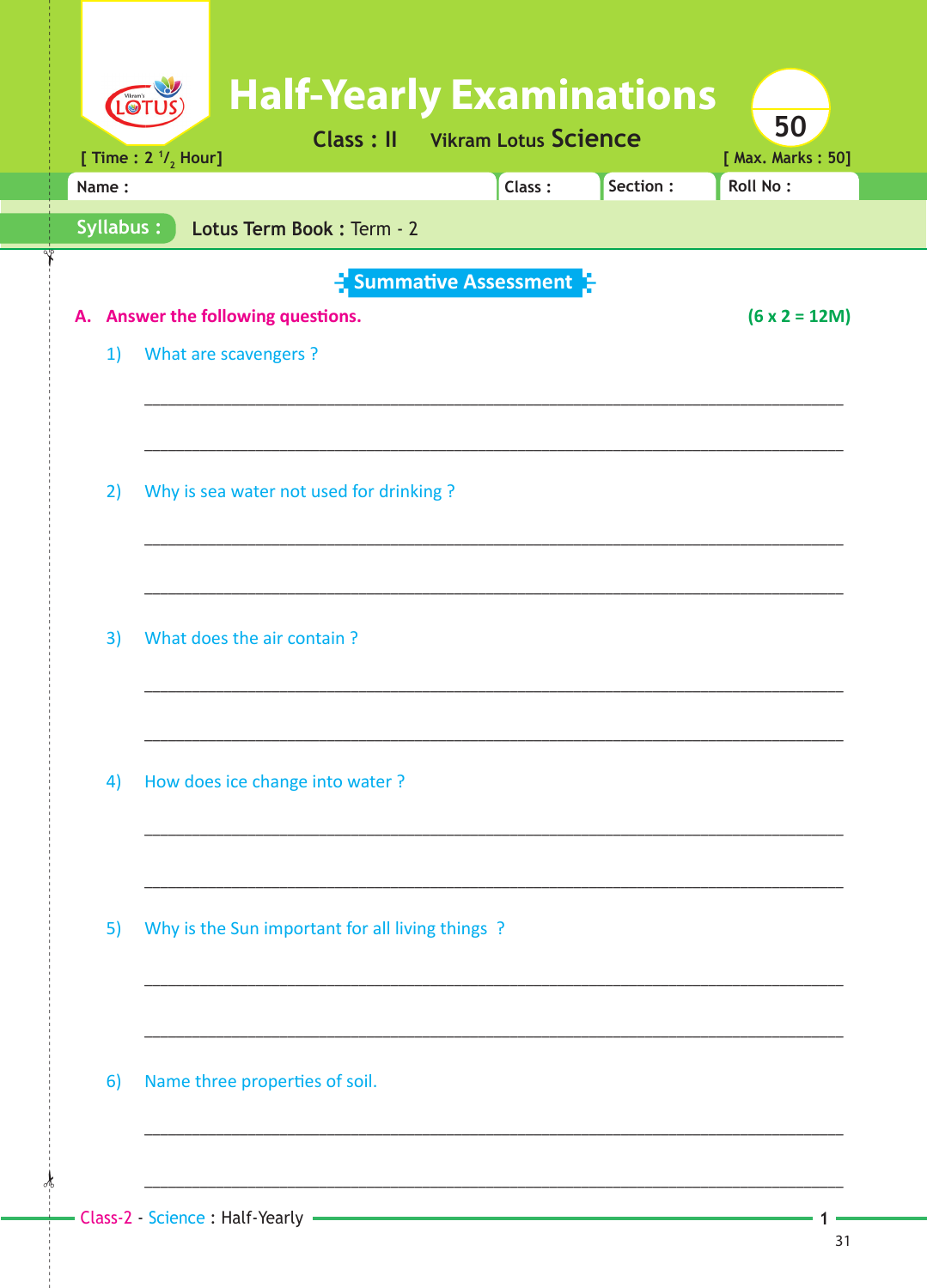## **B.** Answer in one word each. (6 x 1 = 6M)

| 1) |                                                                                       |                     |  |  |  |
|----|---------------------------------------------------------------------------------------|---------------------|--|--|--|
| 2) |                                                                                       |                     |  |  |  |
| 3) |                                                                                       |                     |  |  |  |
| 4) |                                                                                       |                     |  |  |  |
| 5) | What is the small model of the earth called ? __________________________________      |                     |  |  |  |
| 6) |                                                                                       |                     |  |  |  |
|    | <b>Formative Assessment</b>                                                           |                     |  |  |  |
|    | C. Tick ( $\checkmark$ ) the right statements and cross ( $x$ ) the wrong statements. | $(5 x 1 = 5M)$      |  |  |  |
| 1) | Fish breathe through their gills.                                                     |                     |  |  |  |
| 2) | Breathing impure air is good for our health.                                          |                     |  |  |  |
| 3) | Rain water is safe for drinking.                                                      |                     |  |  |  |
| 4) | At noon, your shadow is longer.                                                       |                     |  |  |  |
| 5) | Only one third of the earth is land.                                                  |                     |  |  |  |
|    | D. Tick ( $\checkmark$ ) the correct answers.                                         | $(8 \times 1 = 8M)$ |  |  |  |
| 1) | We wash our clothes with                                                              |                     |  |  |  |
|    | a) water<br>c) dust<br>b) wind                                                        | d) rain             |  |  |  |
| 2) | Which one of the following is not a source of water?                                  |                     |  |  |  |
|    | c) tube well<br>a) river<br>b) gases                                                  | d) rain             |  |  |  |
| 3) | This is the main source of water                                                      |                     |  |  |  |
|    | c) lake<br>a) rain<br>b) river                                                        | d) pond             |  |  |  |
| 4) | The sun comprises the elements of                                                     |                     |  |  |  |
|    | b) hot gases<br>a) water<br>c) dust                                                   | d) oxygen           |  |  |  |
|    | - Class-2 - Science : Half-Yearly -                                                   |                     |  |  |  |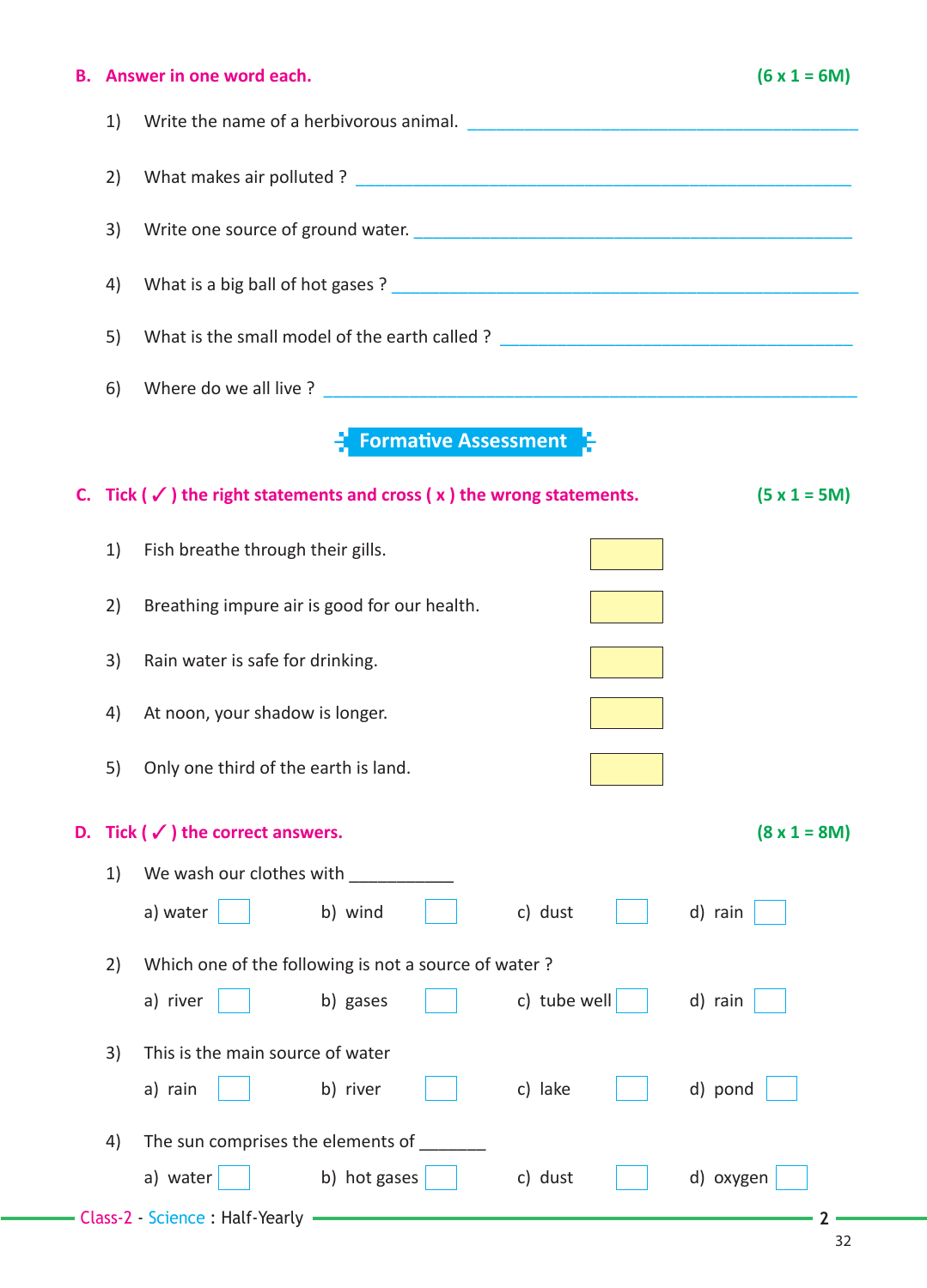|    | 5)                                 | How much part of the earth is covered with water?                                                                                                                                                                                    |              |       |                        |                         |      |             |                     |
|----|------------------------------------|--------------------------------------------------------------------------------------------------------------------------------------------------------------------------------------------------------------------------------------|--------------|-------|------------------------|-------------------------|------|-------------|---------------------|
|    |                                    | a) five sixth                                                                                                                                                                                                                        | b) two third |       |                        | c) three fourth $\vert$ |      | d) one half |                     |
|    | 6)                                 | The main source of water is                                                                                                                                                                                                          |              |       |                        |                         |      |             |                     |
|    |                                    | a) well                                                                                                                                                                                                                              | b) pond      |       | c) lake                |                         |      | d) rain     |                     |
|    | 7)                                 | In which direction does the sun rise?                                                                                                                                                                                                |              |       |                        |                         |      |             |                     |
|    |                                    | a) south                                                                                                                                                                                                                             | b) north     |       | c) west                |                         |      | d) east     |                     |
|    | 8)                                 | Which one of the following is not a source of water?                                                                                                                                                                                 |              |       |                        |                         |      |             |                     |
|    |                                    | a) river                                                                                                                                                                                                                             | b) gases     |       |                        | c) tube well            |      | d) rain     |                     |
|    |                                    |                                                                                                                                                                                                                                      |              |       |                        |                         |      |             |                     |
| Е. |                                    | Fill in the blanks with suitable words given below.                                                                                                                                                                                  |              |       |                        |                         |      |             | $(8 \times 1 = 8M)$ |
|    |                                    |                                                                                                                                                                                                                                      |              |       |                        |                         |      |             |                     |
|    |                                    | plants<br>vulture                                                                                                                                                                                                                    | weight       | salty | solid                  | home                    | rain | fox         |                     |
|    | 1)<br>Lion and<br>live in jungles. |                                                                                                                                                                                                                                      |              |       |                        |                         |      |             |                     |
|    | 2)                                 | Air has                                                                                                                                                                                                                              |              |       | and it occupies space. |                         |      |             |                     |
|    | 3)                                 |                                                                                                                                                                                                                                      |              |       |                        |                         |      |             |                     |
|    | 4)                                 | <b>International Contract Contract Contract Contract Contract Contract Contract Contract Contract Contract Contract Contract Contract Contract Contract Contract Contract Contract Contract Contract Contract Contract Contract </b> |              |       |                        |                         |      |             |                     |
|    | 5)                                 | is the main source of water.                                                                                                                                                                                                         |              |       |                        |                         |      |             |                     |
|    | 6)                                 |                                                                                                                                                                                                                                      |              |       |                        |                         |      |             |                     |
|    | 7)                                 |                                                                                                                                                                                                                                      |              |       |                        |                         |      |             |                     |
|    | 8)                                 |                                                                                                                                                                                                                                      |              |       |                        |                         |      |             |                     |
|    |                                    |                                                                                                                                                                                                                                      |              |       |                        |                         |      |             |                     |

 $\frac{1}{2}$ 

✁